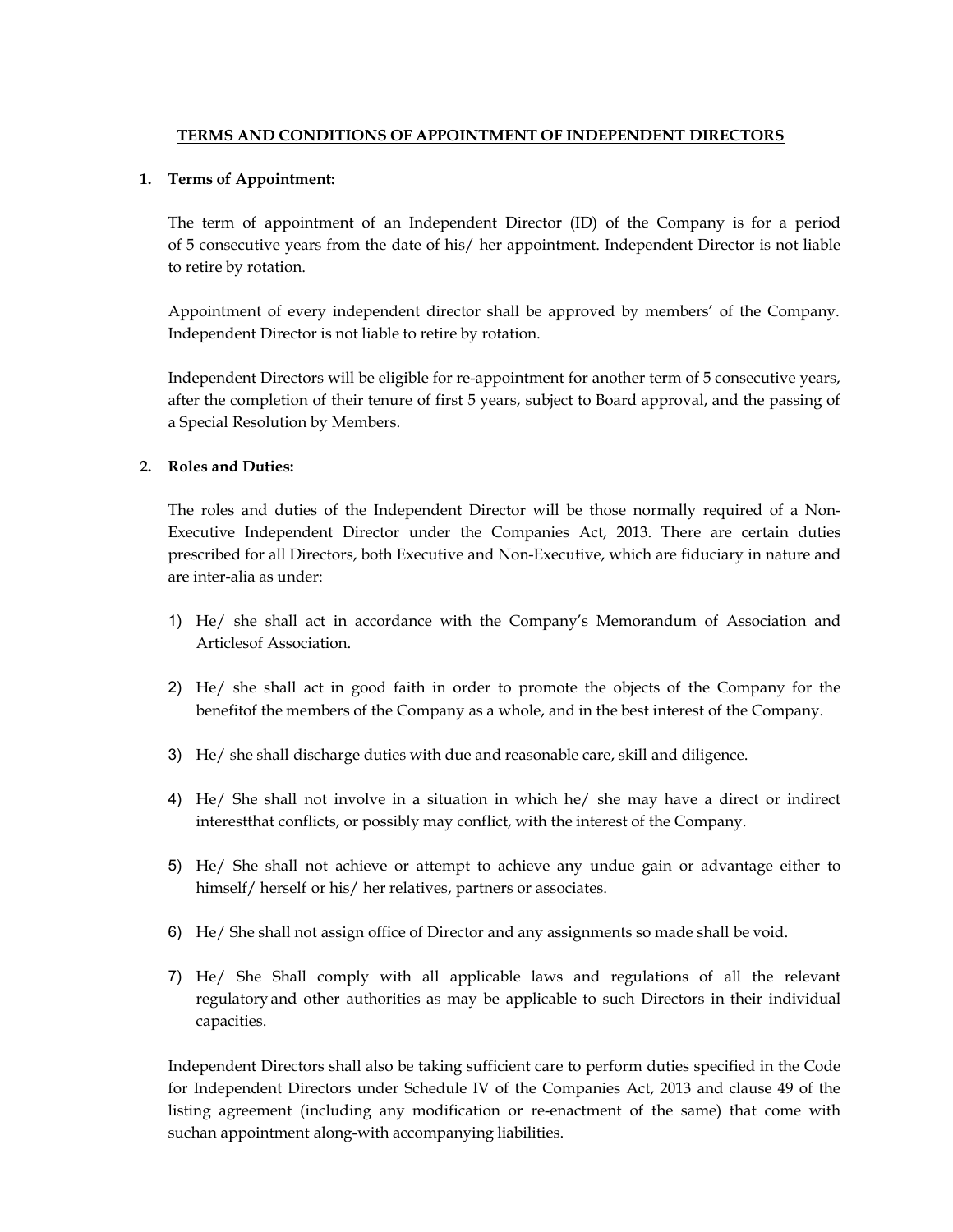In addition to their role as Directors, the Board may nominate Independent Director as the Chairman/ Member of other Board Committees, as it may deem fit from time to time.

## **3. Expectation of the Board from the appointed Director**

An Independent Director is expected to bring objectivity and independence of view to the Board's discussions and to help provide the Board with effective leadership in relation to the Company's strategy, performance, and risk management as well as ensuring high standards of financial probity and corporate governance.

The Board meets at least four times in a year and the Audit Committee, Nomination and Remuneration Committee and Corporate Social Responsibility Committee also meet as and when required.

They will be expected to attend meetings of Board and Board Committees in which ID is a member and Members meetings and to devote such time as appropriate to discharge their duties effectively. Ordinarily, all meetings are held at the Corporate and Registered Office in Hyderabad.

By accepting the appointment, the Directors confirm that they are able to allocate sufficient time to meet the expectations from their role to the satisfaction of the Board.

## **4. Code of Conduct and Business Ethics for Board of Directors and Insider Trading Code**

The Board has put in place a Code of Conduct and Ethics for Board of Directors (Code). Independent Directors shall abide by the Code. An annual affirmation of compliance is required tobe provided by the Independent Directors on the same.

## **5. Directors' Fees/ Remuneration**

- A sitting fee will be paid for attending each meeting of the board attended, as per the provisions of Section 197 of the Act 2013 and the Articles of Association of the Company, as fixed by the board from time to time;
- The ID will be entitled to claim reimbursement of all his/ her travelling, hotel and other incidental expenses incurred by him/ her in performance of duties as director of the Company, as per the provisions of the Act 2013.

## **6. Stock Options**

Independent Director is not eligible to participate in Stock Options schemes of the Company.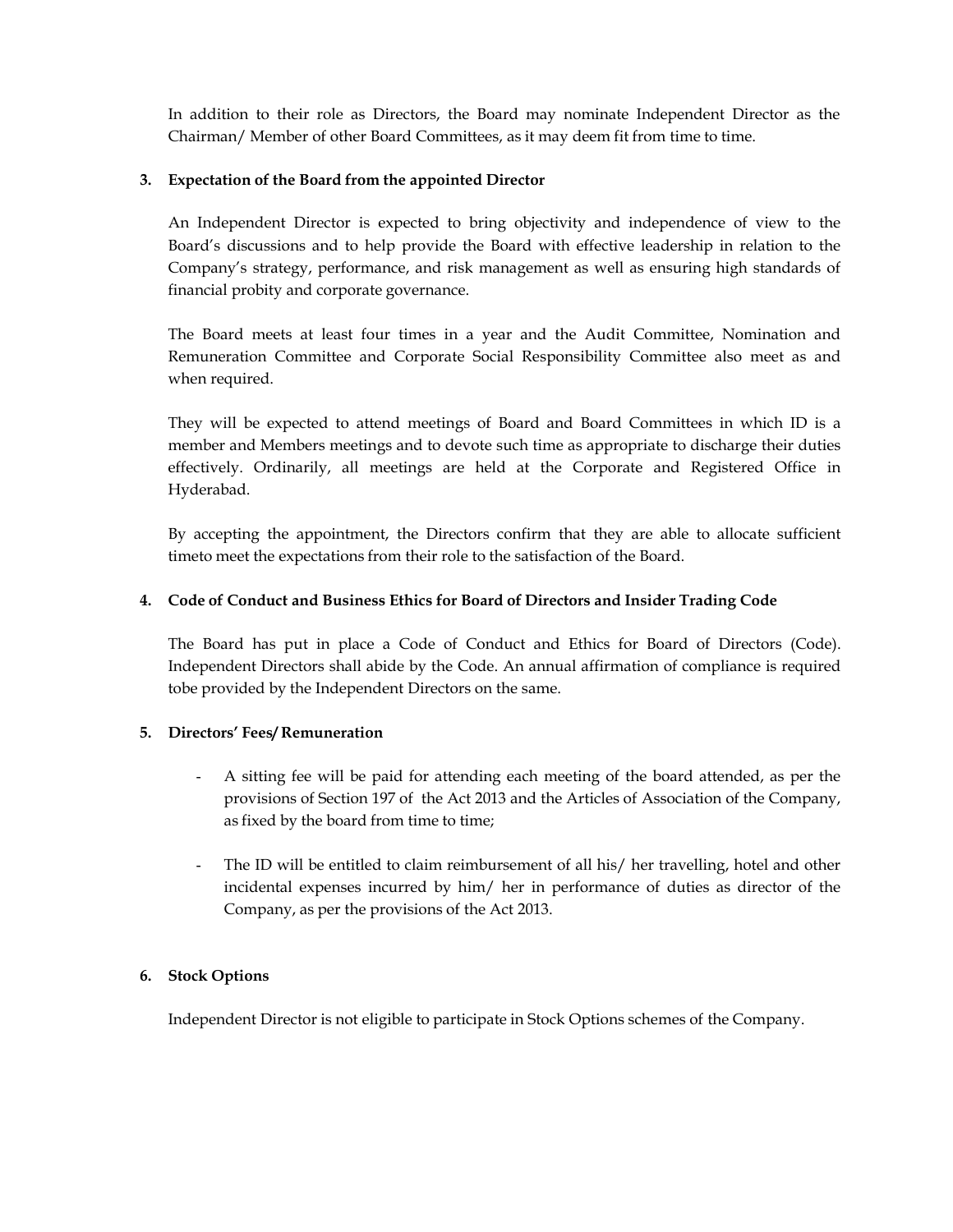#### **7. Status of Appointment**

The Independent Director will not be an employee of the Company and the appointment letter shall not constitute a contract of employment. The Directors will be paid such remuneration by way of sitting fees for meetings of the Board and its Committees as may be decided by the Board and / or as approved by the Members from time to time.

### **8. Conflict of Interest**

It is accepted and acknowledged that the appointed IDs may have business interests other than those of the Company. Considering the same, they are required to declare any such directorships, appointments and interests to the Board in writing in the prescribed form at the time of their appointment.

In the event that circumstances seem likely to change and might give rise to a conflict of interest or, when applicable, circumstances that might lead the Board to revise its judgments that they are independent, this should be disclosed to both the Chairman and the Secretary.

## **9. Confidentiality**

All information acquired during the appointment is confidential to the Company and should not be released, either during the appointment or following termination (by whatever means) to third parties without prior clearance from the Chairman unless required by law or by the rules of any stock exchange or regulatory body. On reasonable request, Director shall surrender any documents and other materials made available to them by the Company.

Attention is also drawn to the requirements under the applicable laws. Consequently, director should avoid making any statements or performing any transactions that might risk a breach of these requirements without prior clearance from the Chairman or the Company Secretary.

Unless specifically authorized by the Company, the Independent Director shall not disclose Company and business information to public constituencies such as the media, the financial community, employees, members, agents, franchises, dealers, distributors and importers.

## **10. Termination**

Independent Directors may resign from their position at any time and if they wish to do so, they are requested to serve a reasonable written notice on the Board.

Continuation of their appointment is contingent on getting re-elected by the members in accordance with provisions of Companies Act, 2013, the Rules framed thereunder and the Articles of Association of the Company, from time to time in force. They will not be entitled to compensation if the members do not re-elect them at any time.

Their appointment may also be terminated in accordance with the provisions of the Articles of Association of the Company from time to time in force.